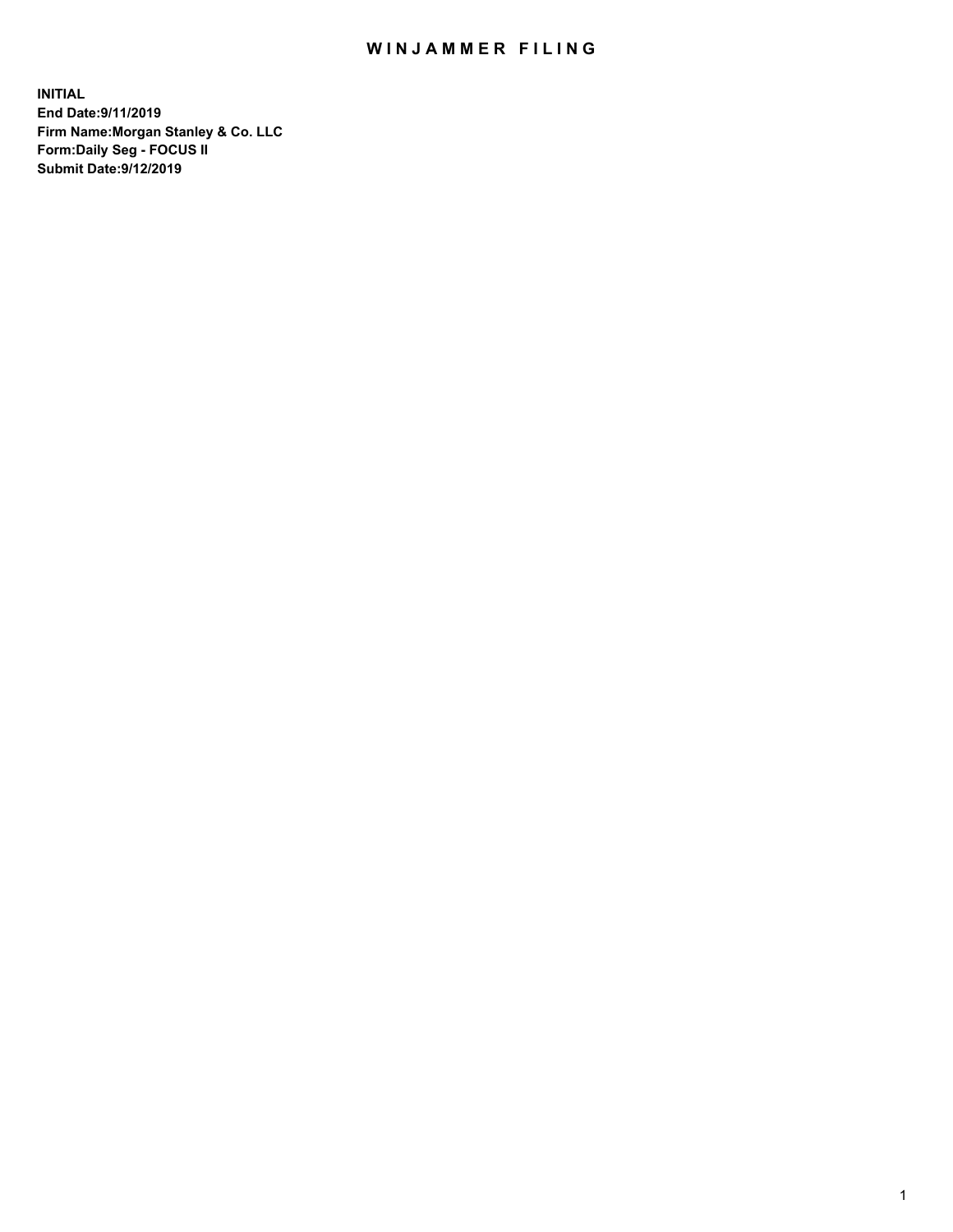**INITIAL End Date:9/11/2019 Firm Name:Morgan Stanley & Co. LLC Form:Daily Seg - FOCUS II Submit Date:9/12/2019 Daily Segregation - Cover Page**

| Name of Company                                                                   | Morgan Stanley & Co. LLC     |
|-----------------------------------------------------------------------------------|------------------------------|
| <b>Contact Name</b>                                                               | <b>Ikram Shah</b>            |
| <b>Contact Phone Number</b>                                                       | 212-276-0963                 |
| <b>Contact Email Address</b>                                                      | Ikram.shah@morganstanley.com |
| FCM's Customer Segregated Funds Residual Interest Target (choose one):            |                              |
| a. Minimum dollar amount: ; or                                                    | 235,000,000                  |
| b. Minimum percentage of customer segregated funds required:% ; or                | <u>0</u>                     |
| c. Dollar amount range between: and; or                                           | <u>0 0</u>                   |
| d. Percentage range of customer segregated funds required between: % and %.       | 0 Q                          |
| FCM's Customer Secured Amount Funds Residual Interest Target (choose one):        |                              |
| a. Minimum dollar amount: ; or                                                    | 140,000,000                  |
| b. Minimum percentage of customer secured funds required:%; or                    | <u>0</u>                     |
| c. Dollar amount range between: and; or                                           | 0 <sub>0</sub>               |
| d. Percentage range of customer secured funds required between:% and%.            | 0 <sub>0</sub>               |
| FCM's Cleared Swaps Customer Collateral Residual Interest Target (choose one):    |                              |
| a. Minimum dollar amount: ; or                                                    | 92,000,000                   |
| b. Minimum percentage of cleared swaps customer collateral required:% ; or        | <u>0</u>                     |
| c. Dollar amount range between: and; or                                           | 0 Q                          |
| d. Percentage range of cleared swaps customer collateral required between:% and%. | 00                           |

Attach supporting documents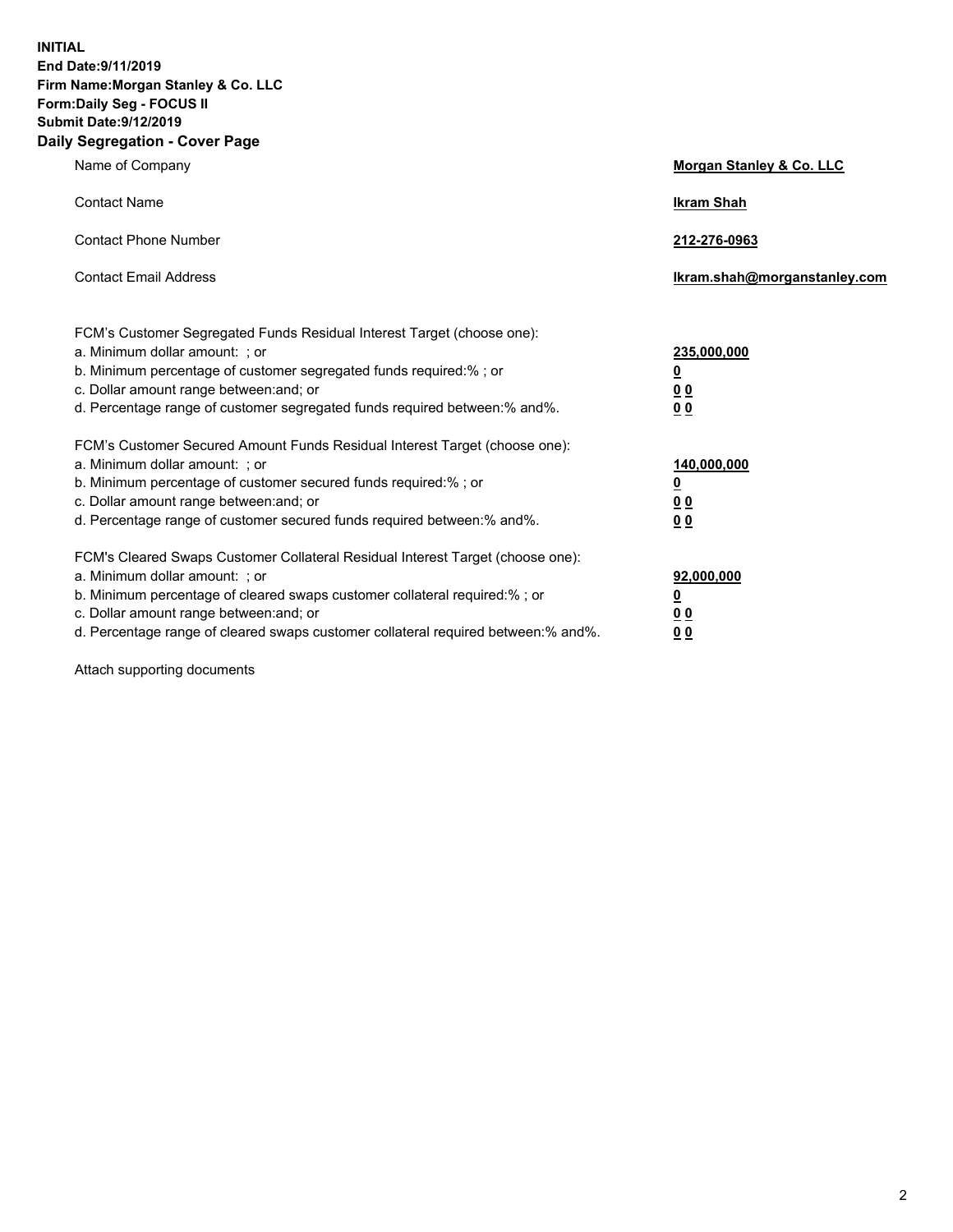## **INITIAL End Date:9/11/2019 Firm Name:Morgan Stanley & Co. LLC Form:Daily Seg - FOCUS II Submit Date:9/12/2019**

## **Daily Segregation - Secured Amounts**

|    | Foreign Futures and Foreign Options Secured Amounts                                         |                                                   |
|----|---------------------------------------------------------------------------------------------|---------------------------------------------------|
|    | Amount required to be set aside pursuant to law, rule or regulation of a foreign            | $0$ [7305]                                        |
| 1. | government or a rule of a self-regulatory organization authorized thereunder                |                                                   |
|    | Net ledger balance - Foreign Futures and Foreign Option Trading - All Customers<br>A. Cash  |                                                   |
|    | B. Securities (at market)                                                                   | 2,969,920,356 [7315]<br>2,329,234,837 [7317]      |
| 2. | Net unrealized profit (loss) in open futures contracts traded on a foreign board of trade   | 238,540,788 [7325]                                |
| 3. | Exchange traded options                                                                     |                                                   |
|    | a. Market value of open option contracts purchased on a foreign board of trade              | 32,398,449 [7335]                                 |
|    | b. Market value of open contracts granted (sold) on a foreign board of trade                | $-33,477,933$ [7337]                              |
| 4. | Net equity (deficit) (add lines 1.2. and 3.)                                                | 5,536,616,497 [7345]                              |
| 5. | Account liquidating to a deficit and account with a debit balances - gross amount           | 108,248,075 [7351]                                |
|    | Less: amount offset by customer owned securities                                            | <mark>-107,475,276</mark> [7352] <sup>-</sup>     |
| 6. | Amount required to be set aside as the secured amount - Net Liquidating Equity              | 5,537,389,296 [7355]                              |
|    | Method (add lines 4 and 5)                                                                  |                                                   |
| 7. | Greater of amount required to be set aside pursuant to foreign jurisdiction (above) or line | 5,537,389,296 [7360]                              |
|    | 6.                                                                                          |                                                   |
|    | FUNDS DEPOSITED IN SEPARATE REGULATION 30.7 ACCOUNTS                                        |                                                   |
| 1. | Cash in banks                                                                               |                                                   |
|    | A. Banks located in the United States                                                       | 628,394,562 [7500]                                |
|    | B. Other banks qualified under Regulation 30.7                                              | 471,269,792 [7520] 1                              |
| 2. | Securities                                                                                  | [7530]                                            |
|    | A. In safekeeping with banks located in the United States                                   | 440,680,952 [7540]                                |
|    | B. In safekeeping with other banks qualified under Regulation 30.7                          | 0 [7560] 440,680,952                              |
| 3. | Equities with registered futures commission merchants                                       |                                                   |
|    | A. Cash                                                                                     | 8,798,683 [7580]                                  |
|    | <b>B.</b> Securities                                                                        | $0$ [7590]                                        |
|    | C. Unrealized gain (loss) on open futures contracts                                         | 1,172,150 [7600]                                  |
|    | D. Value of long option contracts                                                           | $0$ [7610]                                        |
|    | E. Value of short option contracts                                                          | 0 [7615] <b>9,970,833</b> [7                      |
| 4. | Amounts held by clearing organizations of foreign boards of trade                           |                                                   |
|    | A. Cash                                                                                     | $0$ [7640]                                        |
|    | <b>B.</b> Securities                                                                        | $0$ [7650]                                        |
|    | C. Amount due to (from) clearing organization - daily variation                             | $0$ [7660]                                        |
|    | D. Value of long option contracts                                                           | $0$ [7670]                                        |
|    | E. Value of short option contracts                                                          | 0 [7675] 0 [7680]                                 |
| 5. | Amounts held by members of foreign boards of trade                                          |                                                   |
|    | A. Cash                                                                                     | 2,055,918,205 [7700]                              |
|    | <b>B.</b> Securities                                                                        | 1,888,553,884 [7710]                              |
|    | C. Unrealized gain (loss) on open futures contracts<br>D. Value of long option contracts    | 237,368,636 [7720]                                |
|    | E. Value of short option contracts                                                          | 32,398,449 [7730]<br><u>-33,477,933</u> [7735] 4, |
|    |                                                                                             | [7740]                                            |
| 6. | Amounts with other depositories designated by a foreign board of trade                      | $0$ [7760]                                        |
| 7. | Segregated funds on hand                                                                    | $0$ [7765]                                        |
| 8. | Total funds in separate section 30.7 accounts                                               | 5,731,077,380 [7770]                              |
| 9. | Excess (deficiency) Set Aside for Secured Amount (subtract line 7 Secured Statement         | 193,688,084 [7380]                                |
|    | Page 1 from Line 8)                                                                         |                                                   |
|    |                                                                                             |                                                   |

- 10. Management Target Amount for Excess funds in separate section 30.7 accounts **140,000,000** [7780]
- 11. Excess (deficiency) funds in separate 30.7 accounts over (under) Management Target **53,688,084** [7785]

84,837 [7317] 6,497 [7345] Less: amount offset by customer owned securities **-107,475,276** [7352] **772,799** [7354] **5,537,389,296** [7355]

## **5,537,389,296** [7360]

B. Other banks qualified under Regulation 30.7 **471,269,792** [7520] **1,099,664,354**

 $\underline{440,680,952}$  [7570]

E. Value of short option contracts **0** [7615] **9,970,833** [7620]

**8,205** [7700] **3,884** [7710] E. Value of short option contracts **-33,477,933** [7735] **4,180,761,241** 8. Total **7770 084** [7380]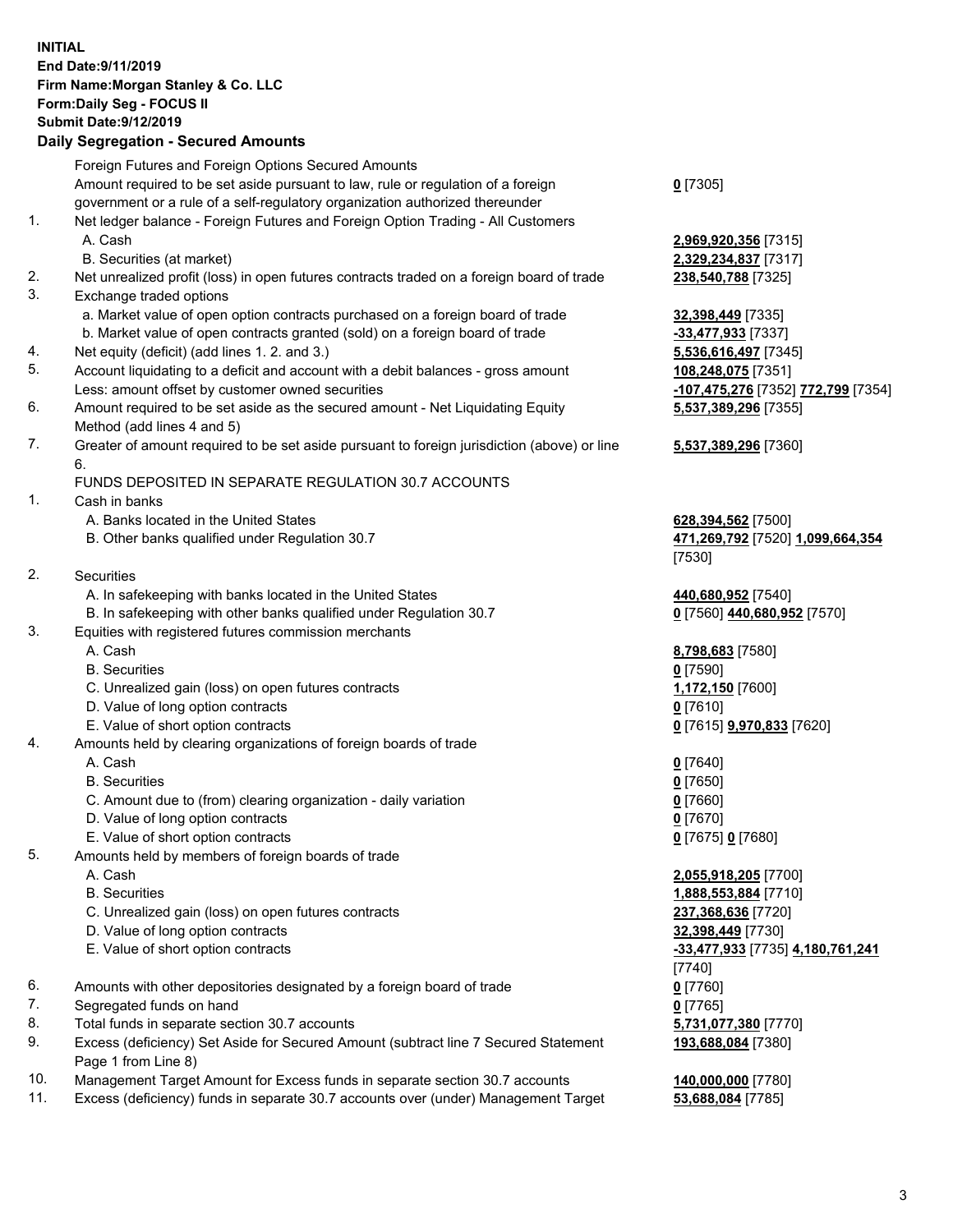**INITIAL End Date:9/11/2019 Firm Name:Morgan Stanley & Co. LLC Form:Daily Seg - FOCUS II Submit Date:9/12/2019 Daily Segregation - Segregation Statement** SEGREGATION REQUIREMENTS(Section 4d(2) of the CEAct) 1. Net ledger balance A. Cash **11,200,678,887** [7010] B. Securities (at market) **6,546,374,069** [7020] 2. Net unrealized profit (loss) in open futures contracts traded on a contract market **-691,060,041** [7030] 3. Exchange traded options A. Add market value of open option contracts purchased on a contract market **674,281,940** [7032] B. Deduct market value of open option contracts granted (sold) on a contract market **-525,447,092** [7033] 4. Net equity (deficit) (add lines 1, 2 and 3) **17,204,827,763** [7040] 5. Accounts liquidating to a deficit and accounts with debit balances - gross amount **644,901,475** [7045] Less: amount offset by customer securities **-644,618,715** [7047] **282,760** [7050] 6. Amount required to be segregated (add lines 4 and 5) **17,205,110,523** [7060] FUNDS IN SEGREGATED ACCOUNTS 7. Deposited in segregated funds bank accounts A. Cash **4,033,913,587** [7070] B. Securities representing investments of customers' funds (at market) **0** [7080] C. Securities held for particular customers or option customers in lieu of cash (at market) **778,300,734** [7090] 8. Margins on deposit with derivatives clearing organizations of contract markets A. Cash **6,736,343,794** [7100] B. Securities representing investments of customers' funds (at market) **0** [7110] C. Securities held for particular customers or option customers in lieu of cash (at market) **5,768,073,335** [7120] 9. Net settlement from (to) derivatives clearing organizations of contract markets **16,980,170** [7130] 10. Exchange traded options A. Value of open long option contracts **674,281,940** [7132] B. Value of open short option contracts **-525,447,092** [7133] 11. Net equities with other FCMs A. Net liquidating equity **12,804,855** [7140] B. Securities representing investments of customers' funds (at market) **0** [7160] C. Securities held for particular customers or option customers in lieu of cash (at market) **0** [7170] 12. Segregated funds on hand **0** [7150] 13. Total amount in segregation (add lines 7 through 12) **17,495,251,323** [7180] 14. Excess (deficiency) funds in segregation (subtract line 6 from line 13) **290,140,800** [7190] 15. Management Target Amount for Excess funds in segregation **235,000,000** [7194] **55,140,800** [7198]

16. Excess (deficiency) funds in segregation over (under) Management Target Amount Excess